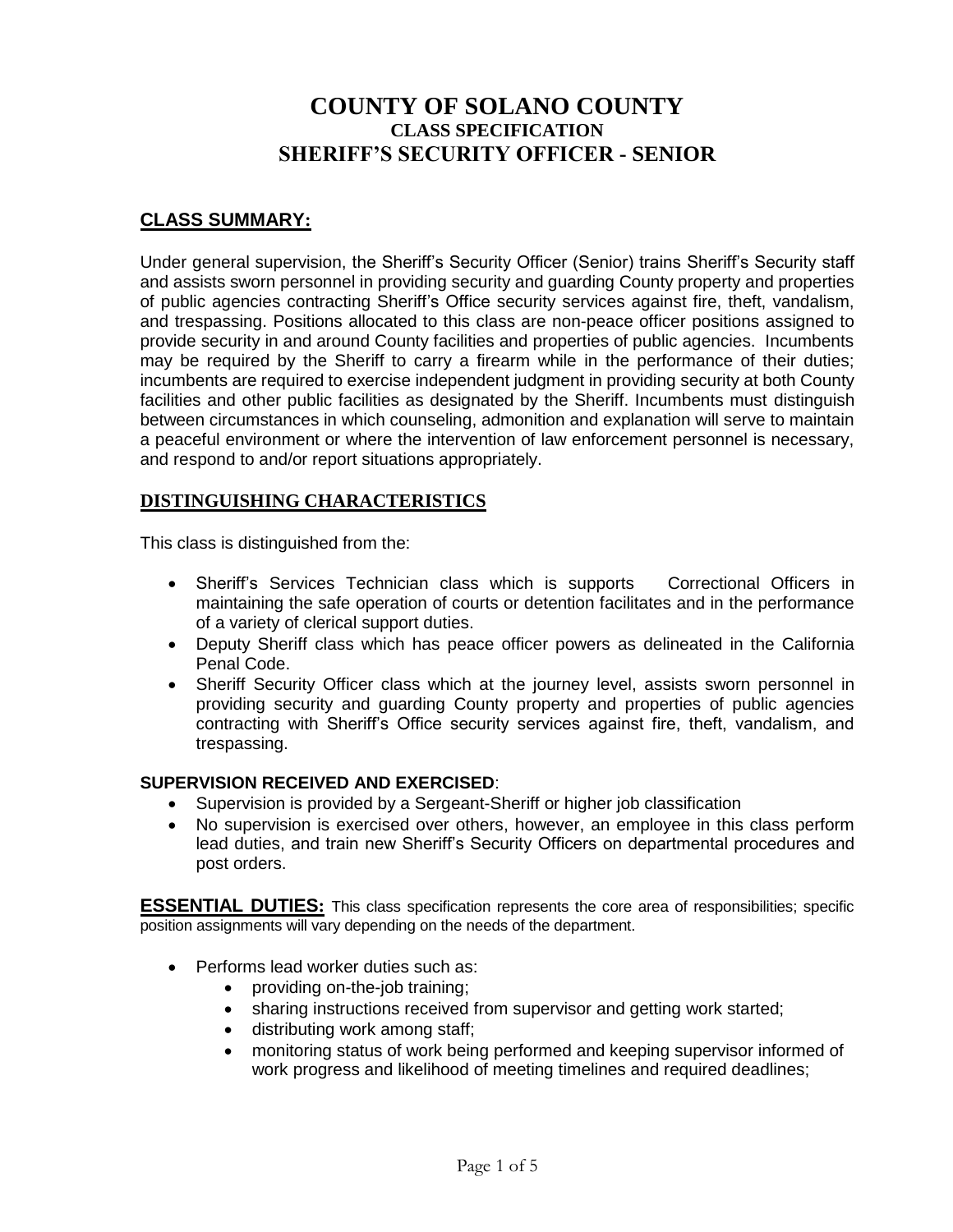- reviewing work of assigned crew, informing supervisor of customer feedback, work quality, conduct problems, etc. and providing input on performance to supervisor; and
- ensuring work is performed safely and efficiently.
- Works at fixed posts or inner/outer perimeters of one or more facilities or campuses to detect or prevent individuals or groups from committing acts which are injurious to others or to property within or around a facility.
- Intervenes to terminate injurious acts, conducts searches of individuals for weapons, illegal devices, or contraband and detains individuals for further investigation or arrest where circumstances and conditions warrant such action.
- Directs visitors to personnel and services within a facility.
- Investigates questionable acts or behavior observed or reported on premises and questions witnesses and suspects to ascertain or verify facts.
- Pursues, apprehends and detains persons observed injuring others or damaging property, and detains suspects pending transportation and booking by local law enforcement agency.
- Participates, with sworn personnel, in securing facilities and conducting searches.
- Ensures that only authorized employees, vendors or other appropriately identified persons are permitted access to closed or restricted areas and detains unidentified or unauthorized persons.
- Responds to reports of ill or injured visitors or employees and notifies supervisors or other appropriate personnel if additional assistance is necessary
- Utilizes fixed and hand-held scanning devices to detect unauthorized weapons or devices. Monitors alarm systems and electronic surveillance equipment and responds to locally activated fire, burglary or other alarms.
- Relays reports of bomb threats to the appropriate law enforcement jurisdiction and participates in organized searches. Reports safety hazards, malfunctioning equipment and other such matters to appropriate personnel.
- Writes daily activity, incident and non-employee injury reports.
- Operates miscellaneous equipment and/or motor vehicles including use of bicycles as required in the conduct of routine patrol or to report to alternate assignment posts in accordance with emergent staffing needs.
- May issue non-moving citations for routine infractions such as parking violations.
- Performs other duties of a similar nature or level as assigned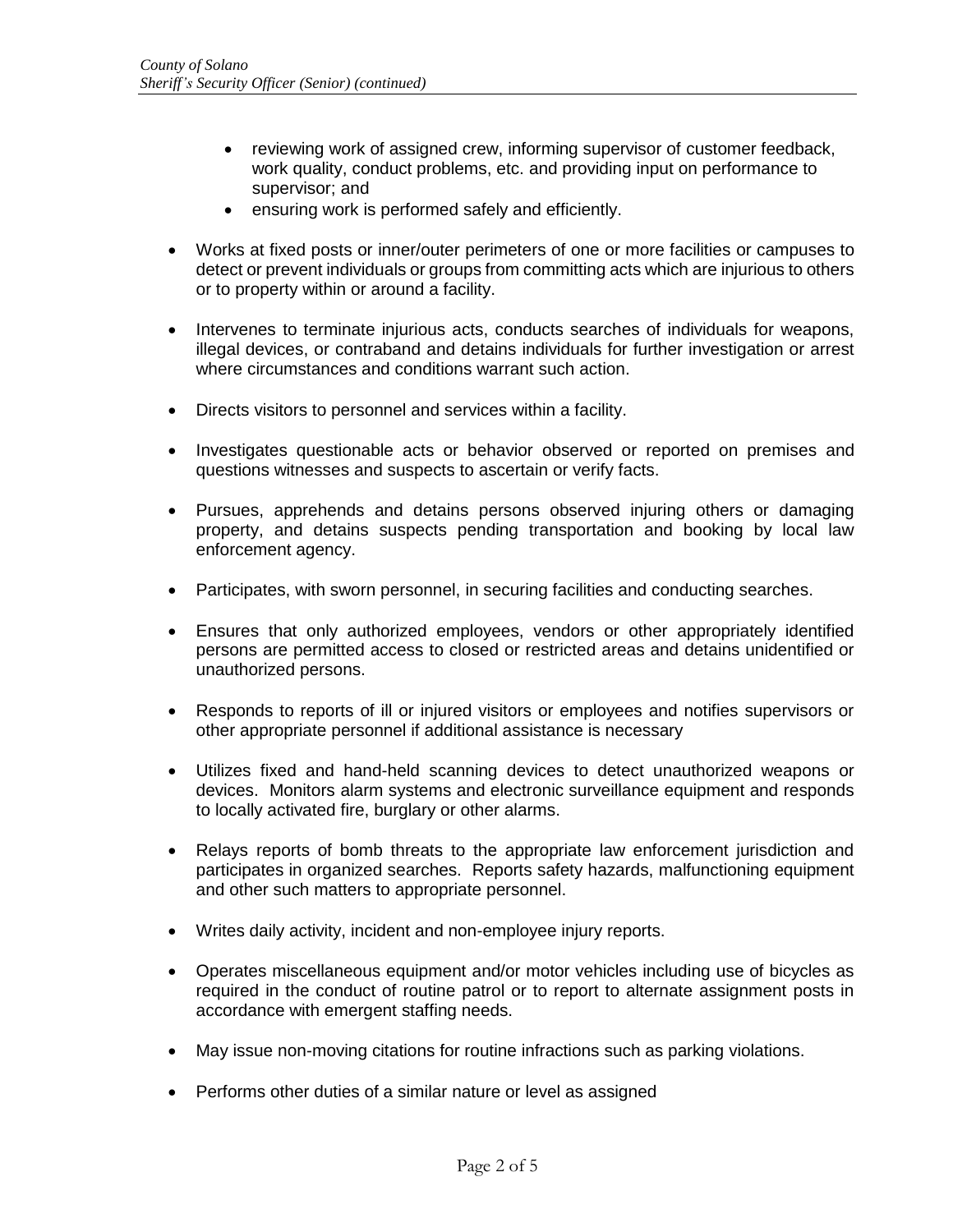## **EDUCATION AND EXPERIENCE:**

• **Education:** High School Diploma, GED, or equivalent;

#### **AND**

- **Experience:** Three (3) years of recent Solano Sheriff's Security Officer experience. OR
- Four (4) years of recent governmental agency law enforcement security experience which includes one (1) year of recent full-time experience as a Solano County Sheriff's Security Officer.

#### **SPECIAL REQUIREMENTS**

- Possession of a certificate demonstrating satisfactory completion of a POST course on PC 832 (arrest and firearms training) Completion of a basic law enforcement academy may be substituted for the PC 832 certificate.
- Incumbents must satisfactorily complete a POST course in the carrying and use of a club or baton.
- Incumbents must satisfactorily requalify on the carrying and use of a firearm per Sheriff's Office regulations and/or applicable State law.
- Incumbents must satisfactorily complete a basic first aid course.
- Possession of a valid Class C California driver's license is required.
- Incumbents and candidates applying for positions in this class may be subject to, depending on job assignment, drug and alcohol testing as required under the Federal Omnibus Transportation Employee Testing Act of 1991. Testing includes post-accident and pre-employment, as well as random and reasonable suspicion testing as required by law and/or County policy.
- Independent travel is required.
- Incumbents must work outdoors in all types of weather conditions which may include working with hazardous chemicals.
- Incumbents may be required to work outside normal business hours.
- Incumbents must be able to work any shift, holidays and weekends, and anywhere in the County.
- Incumbents periodically are rotated to new assignments.
- Positions allocated to this class may require bilingual skills.

#### **KNOWLEDGE/SKILLS/ABILITIES**

#### **Knowledge of:**

- Standard and accepted principles of leadership, on-the-job training, and work review.
- Customer service techniques for dealing with customers, often in a difficult or confrontational situation.
- Basic law enforcement principles and techniques
- Proper use, handling, and storage of firearms
- Operation of communication equipment used in the course of the work, such as radios, telephone, pagers, and related systems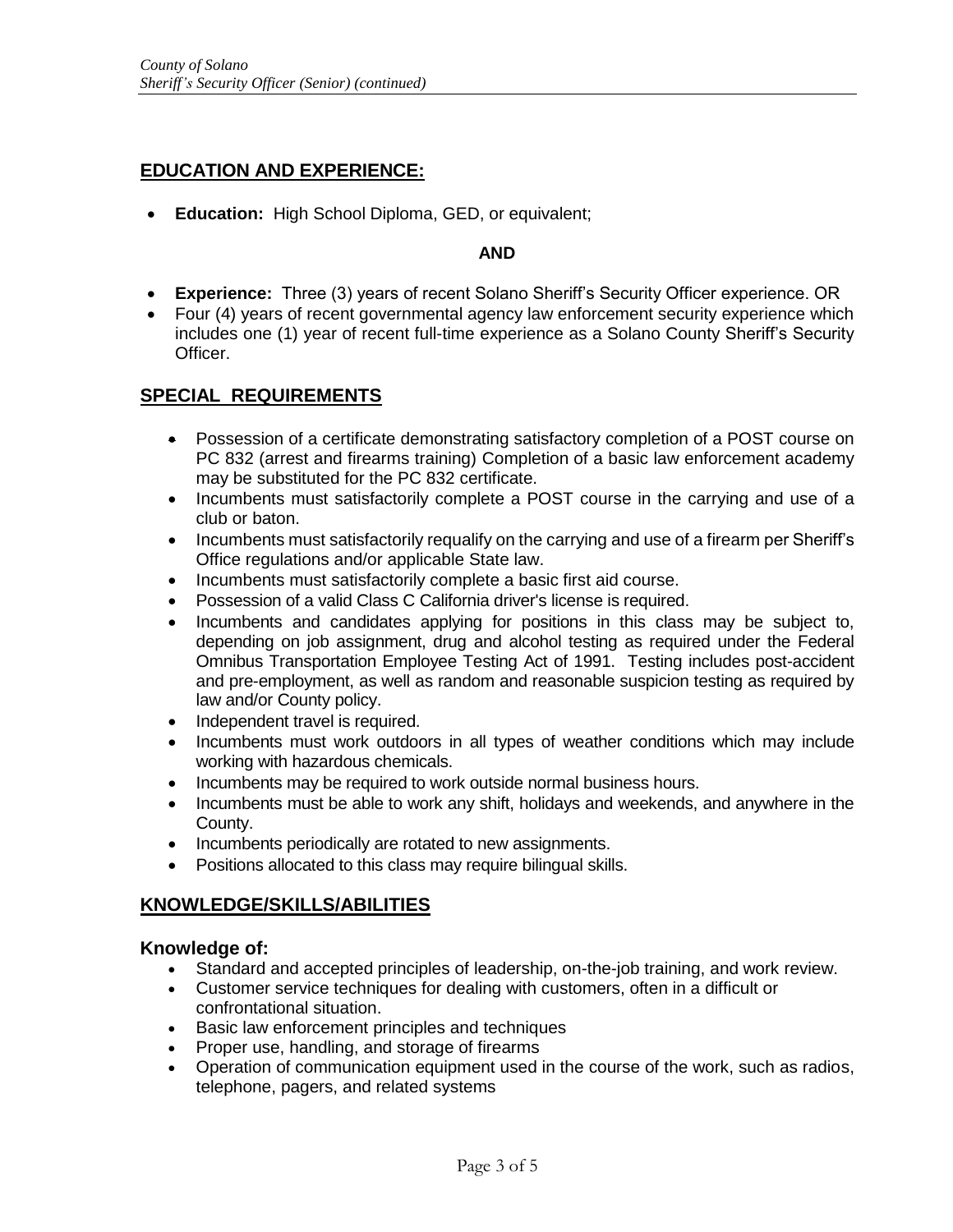- Rules, regulations, codes, and laws related to the work
- Report writing methods and practices
- Basic first aid

#### **Skills and/or Ability to:**

- Distribute work and provide work directions, review work performance and conduct of staff, and provide on-the-job training to staff assigned.
- Maintain the security of buildings and grounds.
- Establish and maintain cooperative working relationships with peace officers and other personnel.
- Meet and deal with the public courteously and effectively.
- Demonstrate the correct use and care of firearms.
- Communicate using radio equipment.
- Use electronic security screening equipment.
- Prepare legible, correct and accurate reports.
- Conduct searches of individuals for weapons or contraband.
- Learn to operate fixed and hand held scanning devices.
- Understand and apply Sheriff's Office policies, procedures and directives.
- Administer basic first aid.
- Adopt quick, effective and reasonable courses of action under adverse and/or emergency conditions.
- Communicate effectively orally and in writing.
- Maintain accurate records and document actions taken.
- React quickly and calmly in emergency situations and adopt an effective course of action.
- Obtain information through interview, interrogation and observation.
- Pursue and subdue suspects.
- Run quickly, such as in responding to an emergency situation.
- Stand and walk for extended periods of time up to 8 hours.

#### **PHYSICAL REQUIREMENTS**:

- Mobility and Dexterity: Positions in this class typically require stooping, kneeling, reaching, standing, walking, fingering, grasping, feeling (i.e. sense of touch), and repetitive motion.
- Incumbents must be able to perform heavy manual labor associated with law enforcement tasks which may include lifting objects weighing more than 100 pounds and which may include working with the full range of body movements involving reaching, bending, grasping and climbing.
- Vision: Positions in this class require the employee to have close visual acuity, with or without correction, to view a computer terminal, read, etc. Positions in this class also require employees to have depth perception in order to operate a motor vehicle. Employees in this class must have the visual acuity to make observations of surrounds and must demonstrate color vision sufficient to distinguish colors in order to describe events in an accurate manner.
- Hearing/Talking: Positions in this class require the employee to perceive the nature of sounds at normal speaking levels with or without correction, and to have the ability to receive detailed information through oral communication. Positions in this class require the employee to express or exchange ideas by means of the spoken word. Detailed or